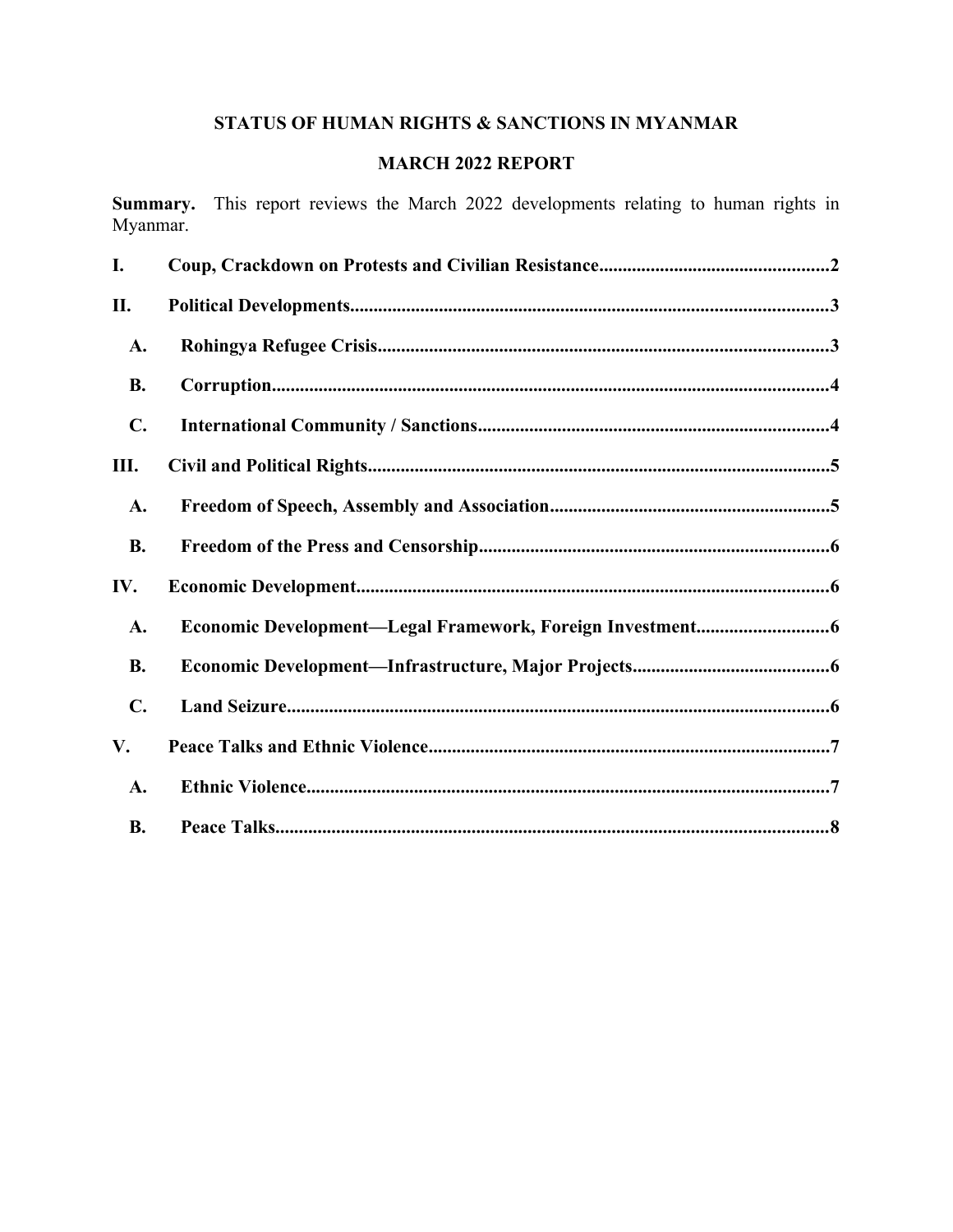#### <span id="page-1-0"></span>**I. Coup, Crackdown on Protests and Civilian Resistance**

The Myanmar military has resumed fighting against the Myanmar National Democratic Alliance Army in Kokang region, Shan State, two weeks after the death of the resistance group's leader $1$ 

<span id="page-1-2"></span><span id="page-1-1"></span>Troops torched more than 200 homes in two villages in Pauk Township, Magway Region, during the first week of March.<sup>[2](#page-8-1)</sup> Troops raped a mother before killing her and her two daughters, and used around 29 people as human shields.<sup>[3](#page-8-2)</sup> In mid-March, around 200 soldiers raided and destroved about 200 homes across three villages in Gangaw Township.<sup>[4](#page-8-3)</sup> Residents report that nearly all Moe So village's 150 homes, around 20 homes out of 300 in Thazi village and 29 out of 200 homes in Chaung Kauk village were destroved.<sup>[5](#page-8-4)</sup> Troops tortured at least two civilians; one was doused with hot water before his neck was chained to a vehicle and he was dragged around the village until he died, and another was found dead with his limbs fractured, an eye gouged out and stab wounds.<sup>[6](#page-8-5)</sup>

<span id="page-1-6"></span><span id="page-1-5"></span><span id="page-1-4"></span><span id="page-1-3"></span>On March 3, People's Defense Force ("PDF") civilian fighters attacked and killed about 20 soldiers who had burned down around 200 homes in Pauk Township, Magway Region the week before, according to resistance groups.<sup>[7](#page-8-6)</sup> On March 7, over 30 soldiers were killed in clashes between the military and the Kachin Independence Army and PDF in Mohnyin Township, Kachin State.[8](#page-8-7)

<span id="page-1-9"></span><span id="page-1-8"></span><span id="page-1-7"></span>Clashes in Myawaddy Township, Kayin State have escalated since the Karen National Liberation Army ("KNLA") seized a military base in mid-March.<sup>[9](#page-8-8)</sup> Resistance groups reported that around 40-60 military soldiers were killed on March  $25$ .<sup>[10](#page-8-9)</sup> Three main roads leading to Demoso, Kayah State are now blocked as a result of ongoing fights between KNLA and the military.<sup>[11](#page-8-10)</sup> This makes it difficult for charities to deliver food and water to nearby camps for displaced civilians.[12](#page-8-11) Residents in Kanpetlet Township, Chin State are also facing food shortages due to the almost 6 weeks of fighting between the military and the Chinland Defense Force.<sup>[13](#page-8-12)</sup> Around 900 people have fled to the forests and mountains and have not been able to return to their villages for food since the fighting began.<sup>[14](#page-8-13)</sup>

<span id="page-1-14"></span><span id="page-1-13"></span><span id="page-1-12"></span><span id="page-1-11"></span><span id="page-1-10"></span>Around 200 people were arrested and 300 motorcycles were confiscated by the military near a market at Dawei Township.[15](#page-8-14) Most of those arrested were vendors and were told by troops that they would only be able to get their motorcycles back if they paid 200,000 kyats.<sup>[16](#page-8-15)</sup>

<span id="page-1-22"></span><span id="page-1-21"></span><span id="page-1-20"></span><span id="page-1-19"></span><span id="page-1-18"></span><span id="page-1-17"></span><span id="page-1-16"></span><span id="page-1-15"></span>The number of defectors from the military continues to grow. Captain Pyae Kyaw, who took part in the 2017 campaign against the Rohingya in Rakhine State, is one of the latest high-ranking officials to defect to the Civil Disobedience Movement ("CDM").<sup>[17](#page-8-16)</sup> Three lieutenant colonels (who also served as battalion leaders, making them some of the highest ranking officers among the on-the-ground troops) have surrendered and defected to the Karen National Union.<sup>[18](#page-8-17)</sup> The National Unity Government has been lobbying other nations to offer asylum to military defectors as a way of supporting the anti-regime revolution.<sup>[19](#page-8-18)</sup> The Australian government began granting asylum to such defectors in January.[20](#page-8-19) Many soldiers are now considering defecting and seeking asylum in Australia in order to protect themselves and their families.<sup>[21](#page-8-20)</sup> In his speech on Armed Forces Day, Senior General Min Aung Hlaing urged for unity among the troops.<sup>[22](#page-8-21)</sup>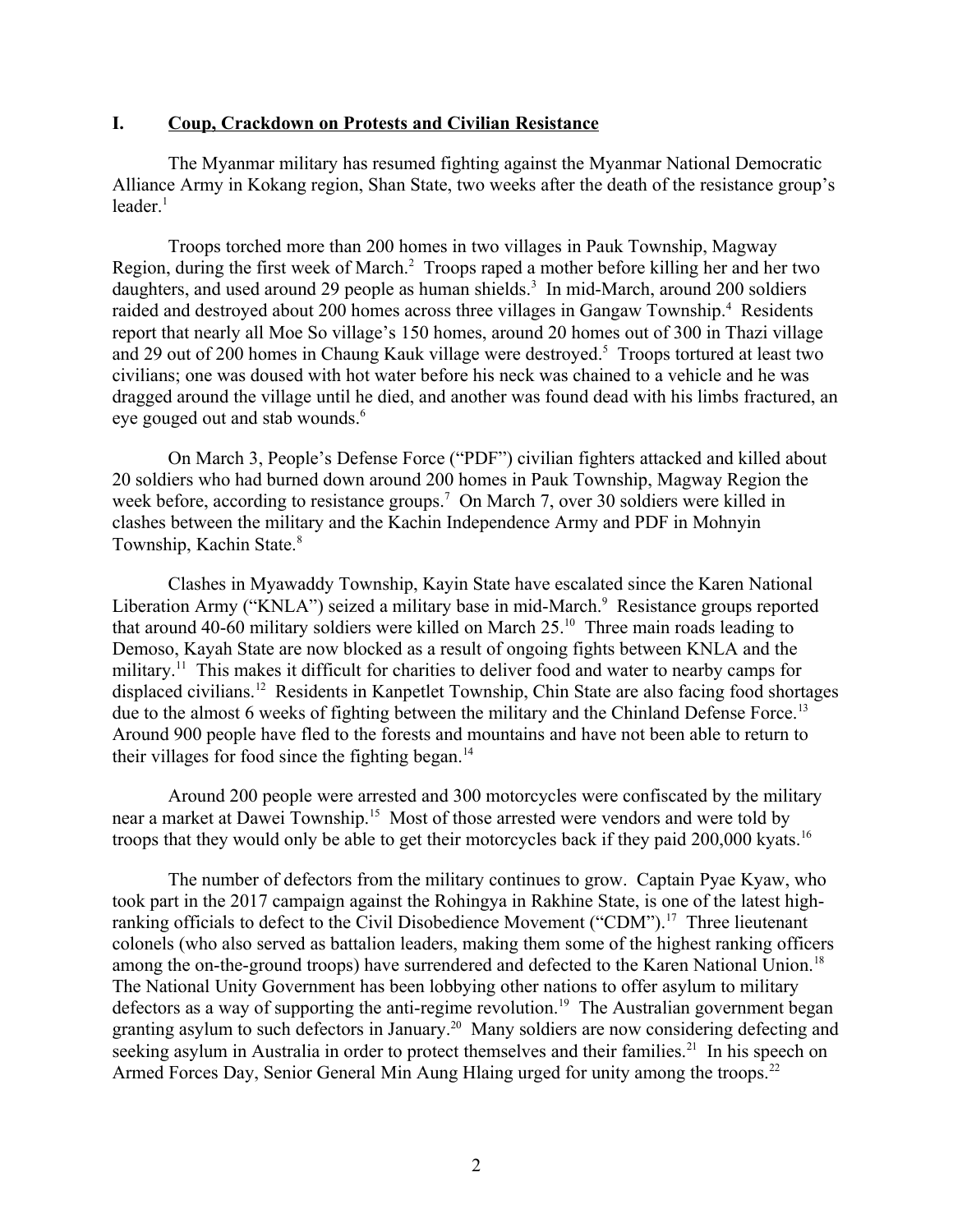On March 25, Senior General Min Aung Hlaing signed the Police Force Law, which expands the role of law enforcement and the military.<sup>[23](#page-8-22)</sup> Myanmar police officers are now required to join the fight against anti-coup resistance forces across the country.<sup>[24](#page-8-23)</sup> Also, the military are now able to arrest (without need for a warrant) and imprison members of the public from 6 months to 2 years for playing wind instruments or banging pots and pans, both actions that were used as signs of protest in recent months. $25$ 

<span id="page-2-4"></span><span id="page-2-3"></span><span id="page-2-2"></span>Resistance fighters were forced to flee after trying to defend Lel Yar village.<sup>[26](#page-8-25)</sup> Around 210 houses were torched in Lel Yar Village, while 120 houses were burned down in Letpan Hla Village.<sup>[27](#page-8-26)</sup>

<span id="page-2-6"></span><span id="page-2-5"></span>A village in Khin-U Township, Sagaing Region, was essentially reduced to ashes during a raid conducted by around 80 troops on March 5.[28](#page-8-27) Eleven resistance fighters and three civilians were killed in these clashes.<sup>[29](#page-8-28)</sup> From March 5 to 16, soldiers burned down around 337 houses across 7 different villages in Khin-U Township.<sup>[30](#page-8-29)</sup> Around 2,500 people are now homeless because of this raid.[31](#page-8-30) On March 13, troops raided a village in Taze Township, resulting in the destruction of several houses and the deaths of two civilians.<sup>[32](#page-8-31)</sup> During the previous week, troops destroyed around 300 homes in Pale Township and arrested eight people.<sup>[33](#page-8-32)</sup>

<span id="page-2-12"></span><span id="page-2-11"></span><span id="page-2-10"></span><span id="page-2-9"></span><span id="page-2-8"></span><span id="page-2-7"></span>On March 8, the military began bulldozing houses on the town of Myitnge in Mandalay Region, a town which is mainly populated by employees of Myanmar Railways.<sup>[34](#page-8-33)</sup> Many of these employees are on strike as part of the CDM.<sup>[35](#page-8-34)</sup> The military has also restricted travel to and from the town.[36](#page-8-35)

<span id="page-2-15"></span><span id="page-2-14"></span><span id="page-2-13"></span>Myanmar's regime-appointed Union Election Commission ("UEC") will rule on the legality of the National League for Democracy ("NLD") soon after it failed to comply with the UEC's order to submit financial accounts and expenses for inspection.<sup>[37](#page-8-36)</sup> The NLD and Shan Nationalities League for Democracy ("SNLD") refused to submit for inspection in mid-February.<sup>[38](#page-8-37)</sup> The SNLD has invited UEC inspectors to come to its office but refuses to go to the UEC office, saying it has done nothing wrong.<sup>[39](#page-8-38)</sup> The NLD has refused to recognize the UEC, which was formed after last year's coup and said all its announcements are illegal.<sup>[40](#page-8-39)</sup> Under the Political Parties Registration Law, parties can be suspended for three years for breaches and will only be allowed to do specific activities.<sup>[41](#page-8-40)</sup> Any breach could also lead to disbandment.<sup>[42](#page-8-41)</sup>

#### <span id="page-2-17"></span>**II. Political Developments**

#### <span id="page-2-24"></span><span id="page-2-21"></span><span id="page-2-20"></span><span id="page-2-19"></span><span id="page-2-18"></span><span id="page-2-16"></span><span id="page-2-1"></span><span id="page-2-0"></span>**A. Rohingya Refugee Crisis**

<span id="page-2-23"></span><span id="page-2-22"></span>On March 21, the United States officially determined that the actions of the Myanmar military against the country's Rohingya minority group amounted to genocide and crimes against humanity.<sup>[43](#page-8-42)</sup> While the United States State Department had previously released a report that described the Myanmar military's actions as "seemingly geared toward both terrorizing the population and driving out the Rohingya residents," the report stopped short of calling those actions genocide.<sup>[44](#page-8-43)</sup> However, the United States has now determined that the military's actions met the definition of genocide formulated the United Nations, which requires acts "committed with intent to destroy, in whole or part, a national, ethnical, racial or religious group."<sup>[45](#page-9-0)</sup> This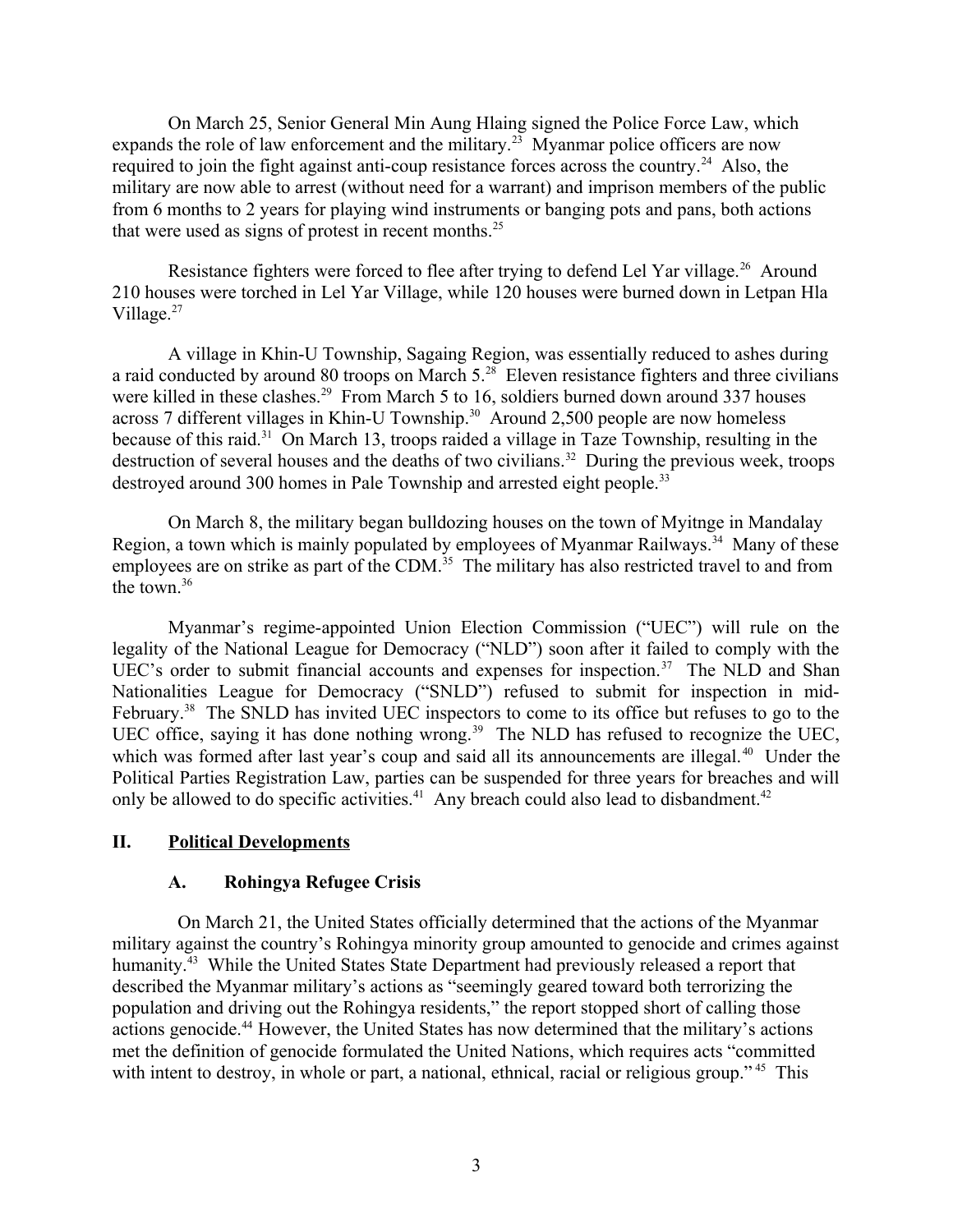designation will likely lead to additional sanctions against the increasingly isolated military junta currently leading the country.[46](#page-9-1)

On March 29, the United Nations launched the 2022 Joint Response Plan ("JRP") that aims to raise \$881 million for humanitarian agencies to support nearly one million Rohingya refugees in eastern Bangladesh and numerous Bangladeshis in the surrounding areas.<sup>[47](#page-9-2)</sup> The areas of eastern Bangladesh currently inhabited by Rohingya refugees from Myanmar are very susceptible to natural disasters and climate change.<sup>[48](#page-9-3)</sup> As more and more people become displaced across the globe, the United Nations aims to ensure that the international community does not forget about the ongoing Rohingya refugee crisis.[49](#page-9-4)

### <span id="page-3-8"></span><span id="page-3-5"></span><span id="page-3-4"></span><span id="page-3-3"></span><span id="page-3-2"></span><span id="page-3-1"></span>**B. Corruption**

A junta court heard a corruption case on March 8 against Aung San Suu Kyi, in which a prosecution witness disputed regime allegations that the detained State Counselor abused her power to purchase land plots at lower prices for her charity foundation in the Myanmar capital Naypyitaw.[50](#page-9-5) Ko Ko Oo, a department head from the Naypyitaw Development Committee, testified that the land was sold to Aung San Suu Kyi at the official price fixed by the development committee.[51](#page-9-6) In 2018, Aung San Suu Kyi bought more than 90 acres of land in Naypyitaw's Ottarathiri Township for 700 million kyats (USD\$444,000 at the time) for the Daw Khin Kyi Foundation, a charity which she established in 2012 and named after her mother.<sup>[52](#page-9-7)</sup> The land was earmarked for the La Yaung Taw project, which aimed to establish a vocational training school and a forest.<sup>[53](#page-9-8)</sup> The land was sold at five million kyats per acre, an official price set by the Naypyitaw Development Committee.<sup>[54](#page-9-9)</sup>

<span id="page-3-10"></span><span id="page-3-9"></span><span id="page-3-7"></span><span id="page-3-6"></span>In a court hearing on March 14, Aung San Suu Kyi denied accepting bribes from Phyo Min Thein, the Yangon Region chief minister.<sup>[55](#page-9-10)</sup> Aung San Suu Kyi was quoted as saying, "The allegations are completely false. I had no reason to take it, no reason to accept it."[56](#page-9-11) Phyo Min Thein testified in October last year that in his role as Yangon chief minister he gave seven viss (around 11.4kg) of gold and US\$600,000 to Aung San Suu Kyi in 2017 and 2018.<sup>[57](#page-9-12)</sup> Aung San Suu Kyi has dismissed his claims as "all absurd."[58](#page-9-13) Aung San Suu Kyi is on trial for nearly a dozen charges that carry a combined maximum prison sentence of more than 100 years.<sup>[59](#page-9-14)</sup>

<span id="page-3-11"></span>Former Brigadier General Thura Aung Ko, who served as the minister for religious affairs and culture under the ousted NLD, was sentenced to 12 years in prison with labor for alleged corruption.<sup>[60](#page-9-15)</sup> The regime alleged that Aung Ko accepted 40 million kyats (US\$22,522) from individuals in return for Sāsanānuggaha titles—titles conferred on those who make significant contributions to the promotion of Buddhism.<sup>[61](#page-9-16)</sup> He was also accused of accepting a luxury car and a gold plate weighing 20 ticals  $(326.6 \text{ grams})$ .<sup>[62](#page-9-17)</sup>

### <span id="page-3-19"></span><span id="page-3-18"></span><span id="page-3-17"></span><span id="page-3-16"></span><span id="page-3-15"></span><span id="page-3-14"></span><span id="page-3-13"></span><span id="page-3-12"></span><span id="page-3-0"></span>**C. International Community / Sanctions**

Following the close of hearings on Myanmar's preliminary objections to the Gambia's case at the International Court of Justice at the end of February, the Gambia made a plea for judges to move swiftly to provide justice to the Rohingya.<sup>[63](#page-9-18)</sup> Human rights defenders from Myanmar and Human Rights Watch continue to urge the United Nations ("UN") to explore all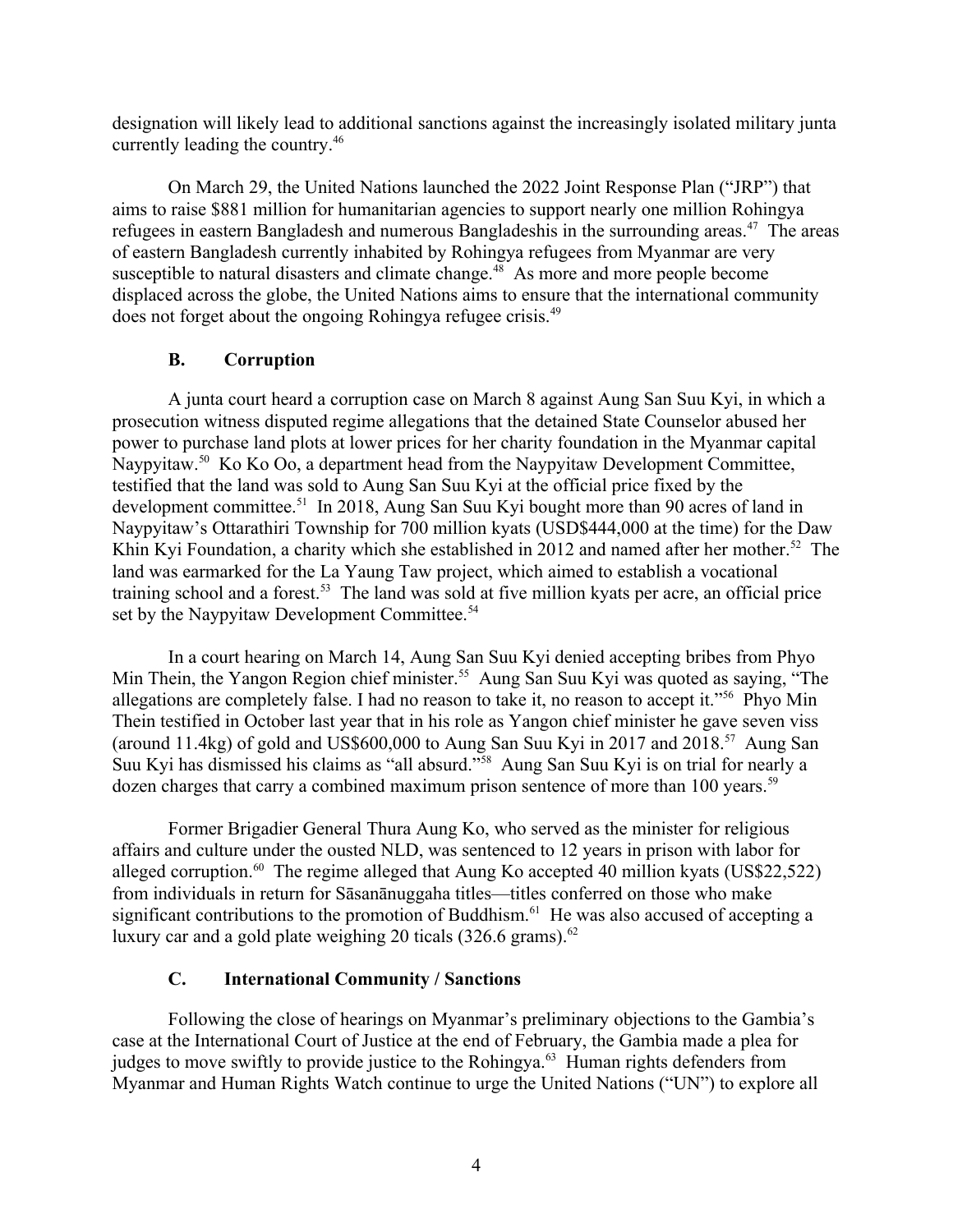avenues to prosecute Myanmar military leaders and hold them accountable for the crimes committed against the Rohingya.<sup>[64](#page-9-19)</sup>

<span id="page-4-2"></span>Several UN human rights envoys have issued additional warnings that Myanmar faces a profound crisis and an increase in violence and instability in the country.[65](#page-9-20) The UN also denounced the mass killings in Myanmar and accused the military junta of possible war crimes and crimes against humanity since the February 2021 coup.<sup>[66](#page-9-21)</sup>

<span id="page-4-4"></span><span id="page-4-3"></span>The United States has determined that the violence committed against the Rohingya amounts to genocide and crimes against humanity.[67](#page-9-22) Following the announcement, the United States and United Kingdom imposed new sanctions against the Myanmar military, which target both the military and businesses that provide assistance to the military.<sup>[68](#page-9-23)</sup>

<span id="page-4-6"></span><span id="page-4-5"></span>U.S. President Joe Biden and Singapore Prime Minister Lee Hsien Loong shared their deep concerns over the situation in Myanmar and jointly called on the military junta to release all political detainees in Myanmar, including Aung San Suu Kyi.<sup>[69](#page-9-24)</sup>

The military junta have taken cautious initial steps with ASEAN to allow additional humanitarian assistance into Myanmar.<sup>[70](#page-9-25)</sup> Although additional talks are necessary to determine procedures to facilitate access, this is an encouraging first step and one that was urged by Cambodia and Japan prior to the ASEAN meeting.<sup>[71](#page-9-26)</sup> Human Rights Watch issued a statement criticizing ASEAN special envoy, Cambodian Foreign Minister Prak Sokhonn, following his meeting with the junta military chief, claiming that the meeting "undermine[d] the limited regional pressure being place on Myanmar."[72](#page-9-27)

### **III. Civil and Political Rights**

### <span id="page-4-13"></span><span id="page-4-12"></span><span id="page-4-11"></span><span id="page-4-10"></span><span id="page-4-9"></span><span id="page-4-8"></span><span id="page-4-7"></span><span id="page-4-1"></span><span id="page-4-0"></span>**A. Freedom of Speech, Assembly and Association**

A Myanmar junta court sentenced prominent democracy activist Ko Mya Aye to two years' imprisonment under hate speech charges.<sup>[73](#page-9-28)</sup> The activist has been under detention for more than one year since last year's coup.<sup>[74](#page-9-29)</sup> The junta filed the case against Ko Mya Aye under Article 505(c) of the Penal Code based on a 2014 email about his work with ethnic armed organizations, Burman ethno-nationalism and the importance of working together for federal democracy.<sup>[75](#page-9-30)</sup> The email was found on his seized phone.<sup>[76](#page-9-31)</sup> Article 505(c) prohibits statements which could incite anyone to commit an offense and carries up to two years' imprisonment.<sup>[77](#page-9-32)</sup>

<span id="page-4-15"></span><span id="page-4-14"></span>A police lieutenant colonel from the Criminal Investigation Department detained for criticizing Myanmar junta's vehicle-ramming attack on anti-regime protesters in Yangon has been sentenced to three years in prison.<sup>[78](#page-9-33)</sup> Lt. Col. Zaw Win Ko was detained on February 8 after he posted criticism on social media of the regime's fatal vehicle-ramming attack on protesters in Kyimyindaing Township on December 5.<sup>[79](#page-9-34)</sup> He has been detained in Naypyitaw since February and charged for incitement and violation of the Myanmar Police Force Maintenance of Discipline Law.<sup>[80](#page-9-35)</sup>

<span id="page-4-19"></span><span id="page-4-18"></span><span id="page-4-17"></span><span id="page-4-16"></span>Myanmar's military regime has sentenced the female former bodyguard of detained State Counselor Aung San Suu Kyi to an additional two years in prison for incitement.<sup>[81](#page-9-36)</sup> Cherry Htet,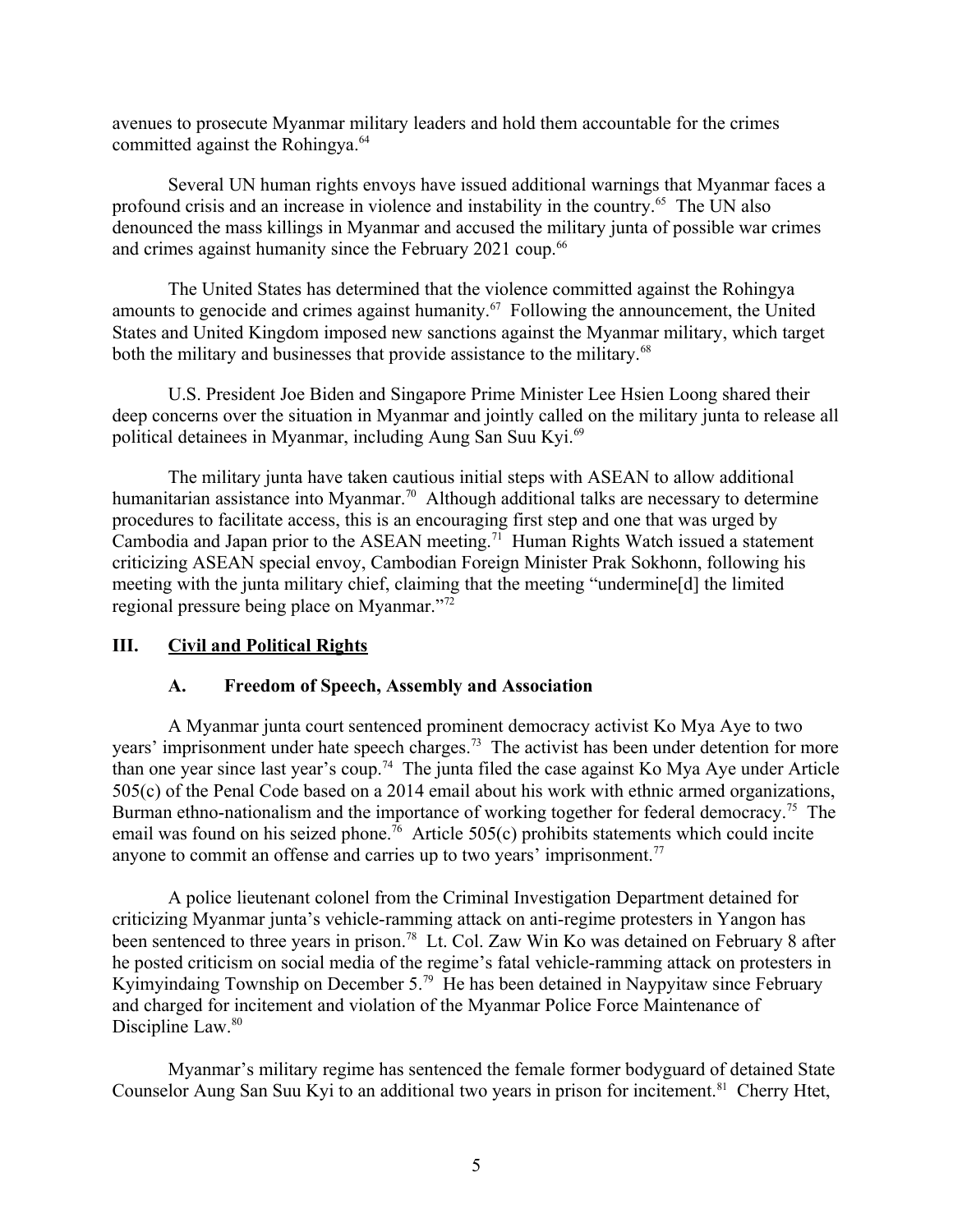a 30-year-old police second lieutenant, was already sentenced to three years' imprisonment in December for breaching police rules over her social media posts supporting the ousted leader. $82$ 

### <span id="page-5-7"></span><span id="page-5-5"></span><span id="page-5-4"></span>**B. Freedom of the Press and Censorship**

A military regime court in Naypyitaw charged a Mizzima news editor, Than Htaik Aung, with incitement under Article 505(A) of the Penal Code on March 9 after detaining him for a year.[83](#page-9-38) The journalist was arrested on March 19 along with a local BBC reporter in the capital while covering the trial of a senior leader of the ousted National League for Democracy.<sup>[84](#page-9-39)</sup> The BBC journalist was released three days later.<sup>[85](#page-9-40)</sup> Since the coup, the regime has shut down at least six independent media organizations, including Mizzima, and arrested many journalists, making Myanmar the world's second-biggest jailer of journalists after China since the takeover on February 1 last year.<sup>[86](#page-9-41)</sup> There are currently 46 journalists behind bars in Myanmar.<sup>[87](#page-9-42)</sup> Three have been killed by the junta.<sup>[88](#page-9-43)</sup>

<span id="page-5-11"></span><span id="page-5-9"></span><span id="page-5-8"></span><span id="page-5-6"></span>Myanmar's regime cut internet access across Sagaing Region where armed resistance to the junta is strong.<sup>[89](#page-9-44)</sup> Residents said the internet was down across the sprawling region's 34 townships, other than four towns and cities, denying news about fighting in the area.<sup>[90](#page-9-45)</sup> Residents fear the lack of internet access will limit their ability to avoid junta raids and find shelter after being attacked.<sup>[91](#page-9-46)</sup>

## **IV. Economic Development**

## <span id="page-5-15"></span><span id="page-5-14"></span><span id="page-5-13"></span><span id="page-5-12"></span><span id="page-5-10"></span><span id="page-5-3"></span><span id="page-5-2"></span>**A. Economic Development—Legal Framework, Foreign Investment**

Thai energy company PTTEP has said it will take over Myanmar's vital Yadana gas field following the withdrawal of global giants Chevron and TotalEnergies in January.<sup>[92](#page-9-47)</sup> The Yadana gas field in the Andaman Sea provides electricity to Myanmar and Thailand and is one of a number of gas projects that Human Rights Watch says make up Naypyitaw's single largest source of foreign currency revenue, generating more than US\$1 billion annually. The field accounts for roughly 50% and 11% of Myanmar's and Thailand's gas demand, respectively, PTTEP said.

Myanmar's junta has given final approval for the sale of Norwegian telecommunications company Telenor's operations in the country to a local company and a Lebanese investment  $firm.<sup>93</sup>$  $firm.<sup>93</sup>$  $firm.<sup>93</sup>$ 

Japanese energy company Eneos Holdings Inc. aims to withdraw from Myanmar's Yetagun gas project in response to "social issues," according to its spokesperson, amid criticism that the project is funding the junta. $94$ 

## <span id="page-5-16"></span><span id="page-5-1"></span>**B. Economic Development—Infrastructure, Major Projects**

<span id="page-5-17"></span>There have been no material updates since the previous report.

### <span id="page-5-0"></span>**C. Land Seizure**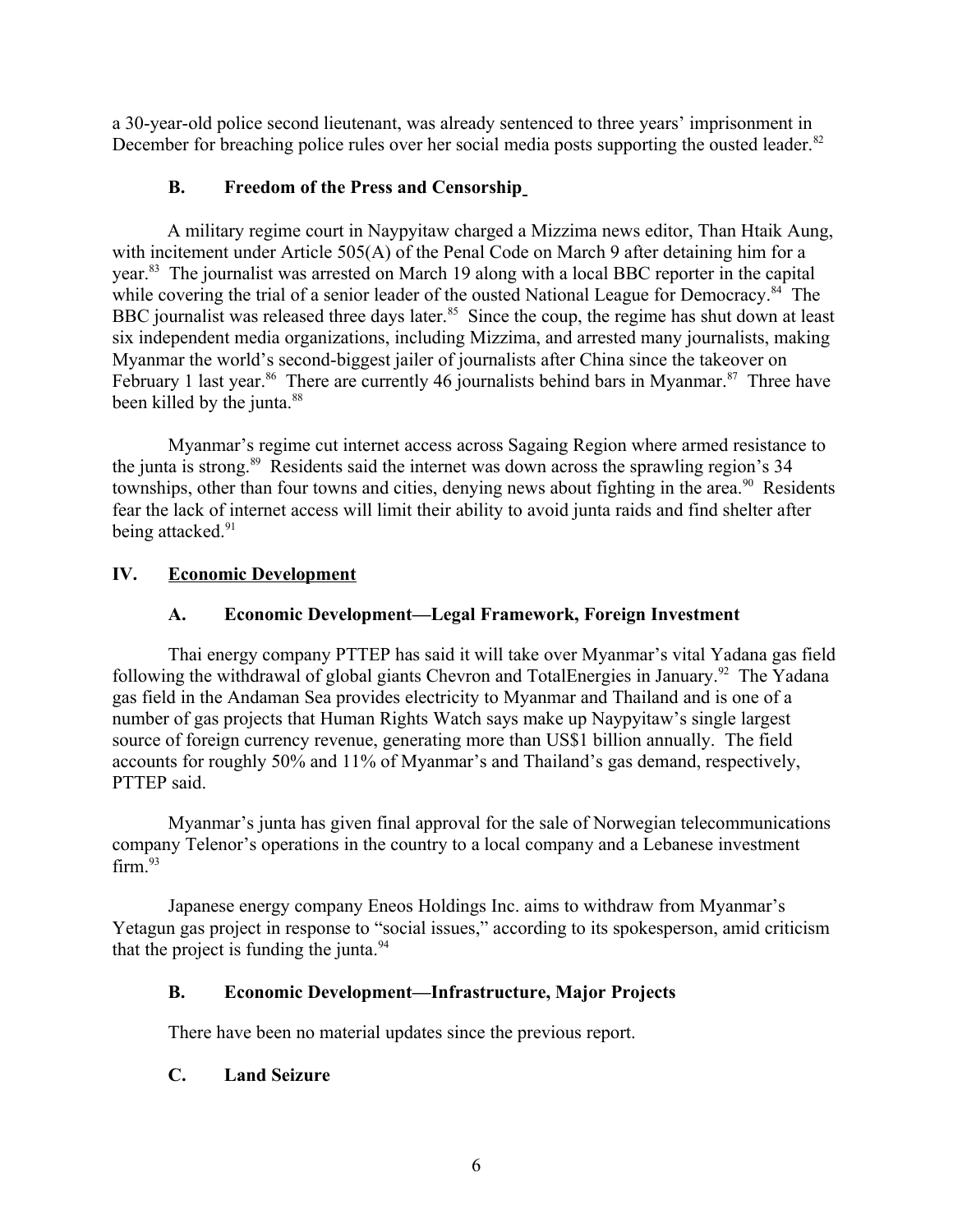The Myanmar military regime has seized hundreds of houses belonging to individuals taking part in the anti-regime movement across the country, hoping to weaken resistance to its rule.<sup>[95](#page-9-50)</sup> The junta has targeted properties owned by its opponents, mainly elected lawmakers and members of the NLD, officials of the ousted NLD-led government, and representatives of the shadow National Unity Government and its parliamentary committee the CRPH, but also political activists, striking civil servants, journalists, celebrities and businessmen who have supported the resistance movement against the regime.<sup>[96](#page-9-51)</sup> According to data compiled by the Assistance Association for Political Prisoners, at least 267 houses and other properties owned by individuals had been seized by the junta as of January 20, with nearly half of those belonging to NLD lawmakers and members.<sup>[97](#page-10-0)</sup>

<span id="page-6-2"></span>Beginning on March 8, Myanmar junta forces have been demolishing the houses of civilians in Mandalay Region's Myitnge, a town whose population is mainly Myanmar Railways ("MR") staff, many of whom are on strike as part of the Civil Disobedience Movement protesting military rule.<sup>[98](#page-10-1)</sup> The regime has been bulldozing houses in Myitnge's 16 wards, declaring them to be squats. $99$ 

#### **V. Peace Talks and Ethnic Violence**

#### <span id="page-6-8"></span><span id="page-6-6"></span><span id="page-6-5"></span><span id="page-6-4"></span><span id="page-6-3"></span><span id="page-6-1"></span><span id="page-6-0"></span>**A. Ethnic Violence**

In early March, two men from Kyaukme were injured after accidentally stepping on a concealed landmine where several ethnic armed organizations are fighting over territory in northern Shan State.<sup>[100](#page-10-3)</sup> One of the two men, a 20 year old, died on the way to treatment.<sup>[101](#page-10-4)</sup> Last January, the Restoration Council of Shan State ("RCSS") clashed with Northern Alliance members Shan State Progress Party ("SSPP") and Ta'ang National Liberation Army near the villages. [102](#page-10-5) In Lawksawk Township, a man was injured when he drove his motorbike over a landmine near a bridge. <sup>[103](#page-10-6)</sup> According to a volunteer, this man suffered serious injuries to his left  $leg.$ <sup>[104](#page-10-7)</sup>

<span id="page-6-11"></span><span id="page-6-10"></span><span id="page-6-9"></span><span id="page-6-7"></span>On March 9, the Kachin Independence Army ("KIA") abducted eight Shan youths from Muse District in northern Shan State. Five of them were released the same day, while three others were held captive and their families were prevented from seeing them.<sup>[105](#page-10-8)</sup> On February 11, the KIA also kidnapped three youths from their home at Ner Ngu in Yon Maw village tract, Kutkai Township.[106](#page-10-9)

<span id="page-6-20"></span><span id="page-6-19"></span><span id="page-6-18"></span><span id="page-6-17"></span><span id="page-6-16"></span><span id="page-6-15"></span><span id="page-6-14"></span><span id="page-6-13"></span><span id="page-6-12"></span>An ethnic Ta'ang politician and his family were murdered in southern Shan State by the RCSS, according to an investigation committee.<sup>[107](#page-10-10)</sup> Mai Noam Han, the chairman of the Mongkai Township branch of the Ta'ang National Party ("TNP"), was found dead along with his wife and seven-month-old daughter after all three went missing on January 10.<sup>[108](#page-10-11)</sup> Political analysts in Shan State said that the RCSS is unhappy that the TNP has grown in popularity in Mongkai Township.<sup>[109](#page-10-12)</sup> The family were allegedly abducted by the RCSS near the village of Tong Lew.<sup>[110](#page-10-13)</sup> Their bodies were found on March 9 in a pit in a remote part of the forest.<sup>[111](#page-10-14)</sup> Some 30 bullet casings were found near the bodies, suggesting that they were shot after being pushed into the pit, according to the committee investigating their deaths. [112](#page-10-15) Shan political analysts said that Mai Noam Han's mother was also killed in a politically motivated crime plotted by the RCSS and designed to lure the politician to the area.<sup>[113](#page-10-16)</sup> The RCSS denied abducting the politician in a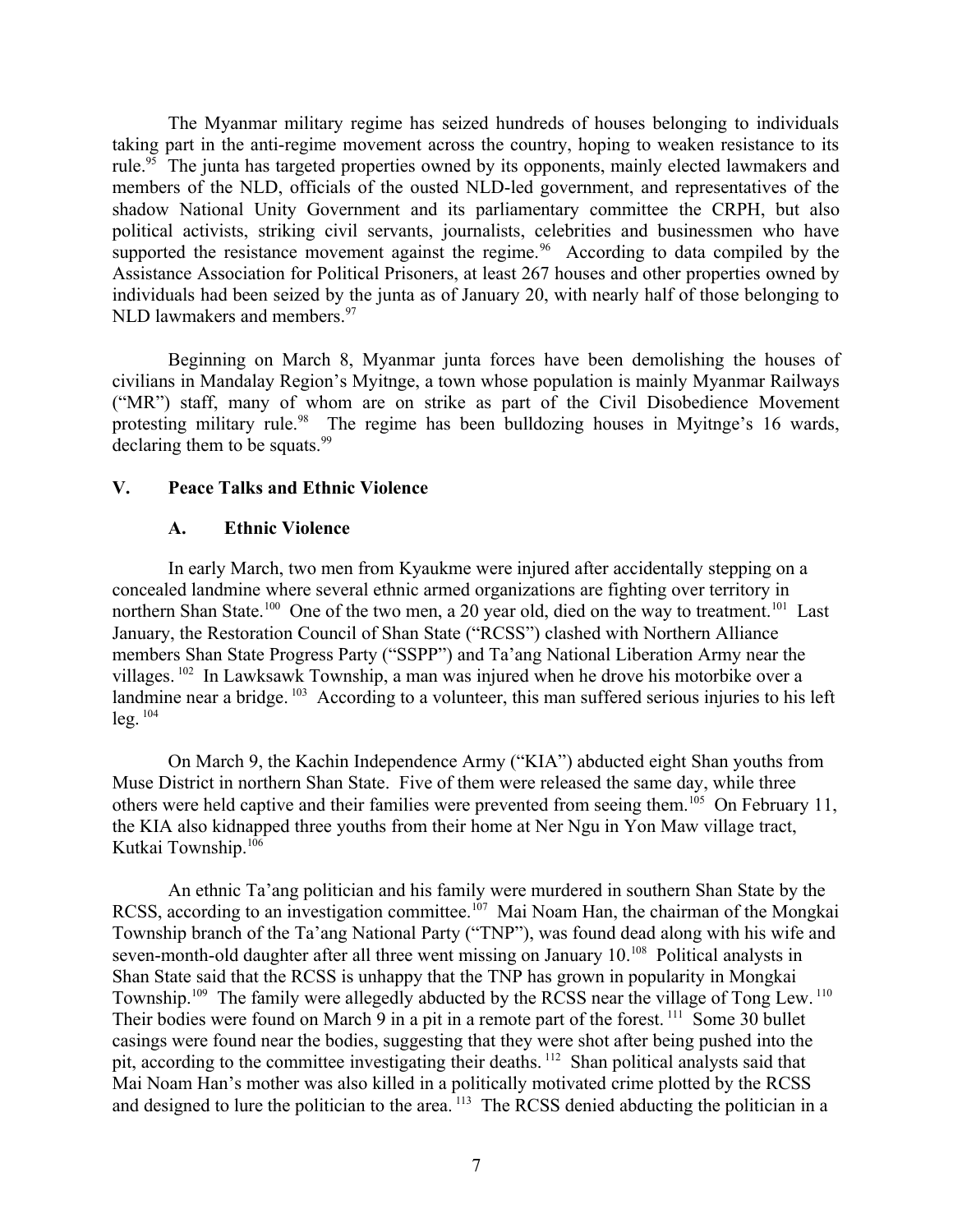letter sent back on January 29.<sup>[114](#page-10-17)</sup> The RCSS also called for further investigations, saying that other ethnic armed groups are also active in the area and could have abducted Mai Noam Han and his family. [115](#page-10-18) However, locals said that troops from the Northern Alliance only arrived in the region on January 24, and that only RCSS soldiers were active in the area prior to that date. [116](#page-10-19)

#### <span id="page-7-5"></span><span id="page-7-4"></span><span id="page-7-2"></span><span id="page-7-1"></span><span id="page-7-0"></span>**B. Peace Talks**

<span id="page-7-3"></span>Japanese special envoy for national reconciliation in Myanmar, Yohei Sasakawa, met with some of Myanmar's ethnic armed organizations on March 10 in an effort to revive the country's peace process.<sup>[117](#page-10-20)</sup> However, analysts cast doubt on the significance of the talks, which excluded many of the main groups currently involved in fighting the regime.<sup>[118](#page-10-21)</sup> Representatives of the Karen National Union, Restoration Council of Shan State, New Mon State Party, Pa-O National Liberation Council and Karenni National Progressive Party ("KNPP") met with the special envoy in Chiang Mai, northern Thailand.<sup>[119](#page-10-22)</sup> With the exception of the KNPP, all of the groups are signatories to the Nationwide Ceasefire Agreement.[120](#page-10-23) Peace talks in Myanmar have been stalled since the military coup in February last year.<sup>[121](#page-10-24)</sup>

<span id="page-7-9"></span><span id="page-7-8"></span><span id="page-7-7"></span><span id="page-7-6"></span>A planned meeting between the Association of Southeast Asian Nations ("ASEAN") special envoy to Myanmar and the Peace Process Steering Team ("PPST"), a group of ten ethnic armed organizations was cancelled due to time constraints.<sup>[122](#page-10-25)</sup>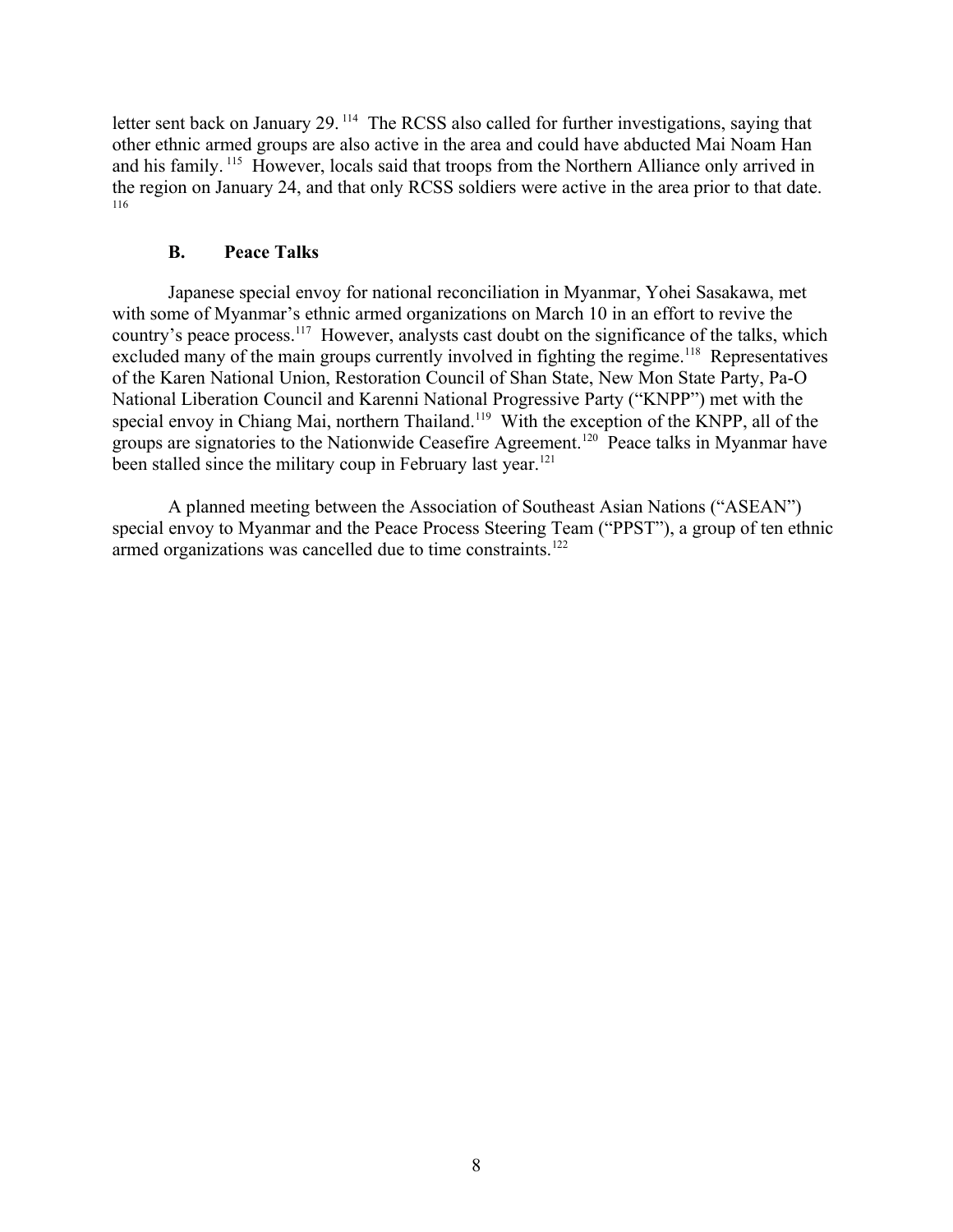<span id="page-8-3"></span><span id="page-8-2"></span><span id="page-8-1"></span><span id="page-8-0"></span> Myanmar Now, March 4, 2022: [https://www.myanmar-now.org/en/news/junta-launches-new-offensive-in-kokang-after-death-of](https://www.myanmar-now.org/en/news/junta-launches-new-offensive-in-kokang-after-death-of-rebel-groups-founder)[rebel-groups-founder](https://www.myanmar-now.org/en/news/junta-launches-new-offensive-in-kokang-after-death-of-rebel-groups-founder). Myanmar Now, March 5, 2022: [https://www.myanmar-now.org/en/news/villages-go-up-in-flames-as-junta-troops-militias](https://www.myanmar-now.org/en/news/villages-go-up-in-flames-as-junta-troops-militias-continue-central-myanmar-raids)[continue-central-myanmar-raids;](https://www.myanmar-now.org/en/news/villages-go-up-in-flames-as-junta-troops-militias-continue-central-myanmar-raids) *see also* Mizzima, March 5, 2022: [https://mizzima.com/article/two-villages-burnt-down-myanmar](https://mizzima.com/article/two-villages-burnt-down-myanmar-junta-troops-and-militia-magway-region)[junta-troops-and-militia-magway-region](https://mizzima.com/article/two-villages-burnt-down-myanmar-junta-troops-and-militia-magway-region). The Irrawaddy, March 9, 2022: [https://www.irrawaddy.com/news/burma/myanmar-junta-forces-rape-and-kill-mother-before](https://www.irrawaddy.com/news/burma/myanmar-junta-forces-rape-and-kill-mother-before-killing-her-two-daughters.html)[killing-her-two-daughters.html](https://www.irrawaddy.com/news/burma/myanmar-junta-forces-rape-and-kill-mother-before-killing-her-two-daughters.html).

<span id="page-8-6"></span><span id="page-8-5"></span><span id="page-8-4"></span> Myanmar Now, March 29, 2022: [https://www.myanmar-now.org/en/news/hundreds-of-homes-destroyed-in-two-day-military-raid](https://www.myanmar-now.org/en/news/hundreds-of-homes-destroyed-in-two-day-military-raid-in-northwestern-myanmar)[in-northwestern-myanmar.](https://www.myanmar-now.org/en/news/hundreds-of-homes-destroyed-in-two-day-military-raid-in-northwestern-myanmar)

<span id="page-8-7"></span>*Id.*

 The Irrawaddy, March 29, 2022: [https://www.irrawaddy.com/news/burma/myanmar-junta-tortures-civilians-to-death-in](https://www.irrawaddy.com/news/burma/myanmar-junta-tortures-civilians-to-death-in-magwe.html)[magwe.html.](https://www.irrawaddy.com/news/burma/myanmar-junta-tortures-civilians-to-death-in-magwe.html)

<span id="page-8-8"></span> Myanmar Now, March 9, 2022: [https://www.myanmar-now.org/en/news/resistance-fighters-kill-20-in-attack-on-soldiers-and](https://www.myanmar-now.org/en/news/resistance-fighters-kill-20-in-attack-on-soldiers-and-militiamen-who-burned-villages-in-central)[militiamen-who-burned-villages-in-central.](https://www.myanmar-now.org/en/news/resistance-fighters-kill-20-in-attack-on-soldiers-and-militiamen-who-burned-villages-in-central)

<span id="page-8-10"></span><span id="page-8-9"></span> The Irrawaddy, March 8, 2022: [https://www.irrawaddy.com/news/burma/at-least-32-regime-soldiers-reported-killed-in-northern](https://www.irrawaddy.com/news/burma/at-least-32-regime-soldiers-reported-killed-in-northern-myanmar-clashes.html)[myanmar-clashes.html](https://www.irrawaddy.com/news/burma/at-least-32-regime-soldiers-reported-killed-in-northern-myanmar-clashes.html).

<span id="page-8-11"></span> Myanmar Now, March 20, 2022: [https://www.myanmar-now.org/en/news/battles-between-karen-junta-forces-rage-near-thai](https://www.myanmar-now.org/en/news/battles-between-karen-junta-forces-rage-near-thai-border)[border](https://www.myanmar-now.org/en/news/battles-between-karen-junta-forces-rage-near-thai-border).

<span id="page-8-13"></span><span id="page-8-12"></span>*Id.*

<span id="page-8-14"></span> The Irrawaddy, March 16, 2022: [https://www.irrawaddy.com/news/burma/kayah-civilians-starve-as-myanmar-junta-blocks](https://www.irrawaddy.com/news/burma/kayah-civilians-starve-as-myanmar-junta-blocks-supply-routes-charity.html)[supply-routes-charity.html.](https://www.irrawaddy.com/news/burma/kayah-civilians-starve-as-myanmar-junta-blocks-supply-routes-charity.html)

<span id="page-8-16"></span><span id="page-8-15"></span>*Id.*

 Mizzima, March 19, 2022: <https://mizzima.com/article/fighting-chin-states-kanpetlet-township-causes-food-shortages-villagers>. *Id.*

<span id="page-8-17"></span> Mizzima, March 17, 2022: <https://mizzima.com/article/nearly-200-arrested-and-300-motorcycles-confiscated-dawei-township>. *Id.*

<span id="page-8-18"></span> Myanmar Now, March 15, 2022: [https://www.myanmar-now.org/en/news/captain-who-took-part-in-campaign-against-rohingya](https://www.myanmar-now.org/en/news/captain-who-took-part-in-campaign-against-rohingya-among-latest-defectors-from-myanmars)[among-latest-defectors-from-myanmars](https://www.myanmar-now.org/en/news/captain-who-took-part-in-campaign-against-rohingya-among-latest-defectors-from-myanmars).

<span id="page-8-19"></span> Myanmar Now, March 21, 2022: [https://www.myanmar-now.org/en/news/three-junta-battalion-commanders-become-highest](https://www.myanmar-now.org/en/news/three-junta-battalion-commanders-become-highest-ranking-soldiers-to-defect-since-coup-says)[ranking-soldiers-to-defect-since-coup-says.](https://www.myanmar-now.org/en/news/three-junta-battalion-commanders-become-highest-ranking-soldiers-to-defect-since-coup-says)

<span id="page-8-20"></span> The Irrawaddy, March 25, 2022: [https://www.irrawaddy.com/news/burma/myanmars-parallel-government-asks-foreign](https://www.irrawaddy.com/news/burma/myanmars-parallel-government-asks-foreign-governments-to-accept-military-defectors.html)[governments-to-accept-military-defectors.html](https://www.irrawaddy.com/news/burma/myanmars-parallel-government-asks-foreign-governments-to-accept-military-defectors.html).

<span id="page-8-21"></span> The Sydney Morning Herald, March 18, 2022: [https://www.smh.com.au/world/asia/australia-issues-protection-visas-to-myanmar](https://www.smh.com.au/world/asia/australia-issues-protection-visas-to-myanmar-military-defectors-20220316-p5a53v.html)[military-defectors-20220316-p5a53v.html](https://www.smh.com.au/world/asia/australia-issues-protection-visas-to-myanmar-military-defectors-20220316-p5a53v.html).

<span id="page-8-22"></span> Myanmar Now, March 21, 2022: [https://www.myanmar-now.org/en/news/three-junta-battalion-commanders-become-highest](https://www.myanmar-now.org/en/news/three-junta-battalion-commanders-become-highest-ranking-soldiers-to-defect-since-coup-says)[ranking-soldiers-to-defect-since-coup-says.](https://www.myanmar-now.org/en/news/three-junta-battalion-commanders-become-highest-ranking-soldiers-to-defect-since-coup-says)

<span id="page-8-24"></span><span id="page-8-23"></span> Myanmar Now, March 29, 2022: [https://www.myanmar-now.org/en/news/head-of-myanmars-junta-urges-unity-as-military](https://www.myanmar-now.org/en/news/head-of-myanmars-junta-urges-unity-as-military-defections-continue)[defections-continue.](https://www.myanmar-now.org/en/news/head-of-myanmars-junta-urges-unity-as-military-defections-continue)

<span id="page-8-25"></span> Myanmar Now, March 29, 2022: [https://www.myanmar-now.org/en/news/myanmar-army-chief-issues-law-sending-junta-police](https://www.myanmar-now.org/en/news/myanmar-army-chief-issues-law-sending-junta-police-officers-to-war)[officers-to-war.](https://www.myanmar-now.org/en/news/myanmar-army-chief-issues-law-sending-junta-police-officers-to-war)

<span id="page-8-26"></span>*Id.*

<span id="page-8-27"></span>*Id.*

 Myanmar Now, March 5, 2022: [https://www.myanmar-now.org/en/news/villages-go-up-in-flames-as-junta-troops-militias](https://www.myanmar-now.org/en/news/villages-go-up-in-flames-as-junta-troops-militias-continue-central-myanmar-raids)[continue-central-myanmar-raids.](https://www.myanmar-now.org/en/news/villages-go-up-in-flames-as-junta-troops-militias-continue-central-myanmar-raids)

<span id="page-8-28"></span> The Irrawaddy, March 9, 2022: [https://www.irrawaddy.com/news/burma/myanmar-junta-forces-rape-and-kill-mother-before](https://www.irrawaddy.com/news/burma/myanmar-junta-forces-rape-and-kill-mother-before-killing-her-two-daughters.html)[killing-her-two-daughters.html](https://www.irrawaddy.com/news/burma/myanmar-junta-forces-rape-and-kill-mother-before-killing-her-two-daughters.html).

<span id="page-8-29"></span> Myanmar Now, March 7, 2022: [https://www.myanmar-now.org/en/news/junta-forces-torch-villages-in-myanmars-north-amid](https://www.myanmar-now.org/en/news/junta-forces-torch-villages-in-myanmars-north-amid-internet-blackout)[internet-blackout](https://www.myanmar-now.org/en/news/junta-forces-torch-villages-in-myanmars-north-amid-internet-blackout).

<span id="page-8-31"></span><span id="page-8-30"></span> Myanmar Now, March 10, 2022: [https://www.myanmar-now.org/en/news/fourteen-people-killed-as-junta-troops-outgun](https://www.myanmar-now.org/en/news/fourteen-people-killed-as-junta-troops-outgun-resistance-forces-in-sagaing-myanmar)[resistance-forces-in-sagaing-myanmar.](https://www.myanmar-now.org/en/news/fourteen-people-killed-as-junta-troops-outgun-resistance-forces-in-sagaing-myanmar)

<span id="page-8-32"></span> Myanmar Now, March 21, 2022: [https://www.myanmar-now.org/en/news/soldiers-burn-hundreds-of-homes-in-northern](https://www.myanmar-now.org/en/news/soldiers-burn-hundreds-of-homes-in-northern-myanmar-villages)[myanmar-villages.](https://www.myanmar-now.org/en/news/soldiers-burn-hundreds-of-homes-in-northern-myanmar-villages)

<span id="page-8-33"></span>Mizzima, March 18, 2022: <https://mizzima.com/article/soldiers-burn-seven-villages-12-days-sagaings-khin-u-township>.

<span id="page-8-34"></span> Myanmar Now, March 14, 2022: [https://www.myanmar-now.org/en/news/girl-and-elderly-woman-killed-as-junta-raids-continue](https://www.myanmar-now.org/en/news/girl-and-elderly-woman-killed-as-junta-raids-continue-in-northern-myanmar)[in-northern-myanmar](https://www.myanmar-now.org/en/news/girl-and-elderly-woman-killed-as-junta-raids-continue-in-northern-myanmar).

<span id="page-8-36"></span><span id="page-8-35"></span>*Id.*

 The Irrawaddy, March 10, 2022: [https://www.irrawaddy.com/news/burma/junta-demolishes-homes-in-striking-myanma-railways](https://www.irrawaddy.com/news/burma/junta-demolishes-homes-in-striking-myanma-railways-town.html)[town.html.](https://www.irrawaddy.com/news/burma/junta-demolishes-homes-in-striking-myanma-railways-town.html)

<span id="page-8-38"></span><span id="page-8-37"></span>*Id.*

<span id="page-8-39"></span>*Id.*

<span id="page-8-40"></span> The Irrawaddy, March 24, 2022: [https://www.irrawaddy.com/news/burma/myanmar-junta-appointed-uec-to-decide-nlds-fate](https://www.irrawaddy.com/news/burma/myanmar-junta-appointed-uec-to-decide-nlds-fate-later-this-month.html)[later-this-month.html.](https://www.irrawaddy.com/news/burma/myanmar-junta-appointed-uec-to-decide-nlds-fate-later-this-month.html)

<span id="page-8-42"></span><span id="page-8-41"></span>*Id*.

*Id*.

<span id="page-8-43"></span>*Id*.

*Id*.

*Id*.

 The Irrawaddy, March 21, 2022: [https://www.irrawaddy.com/news/burma/us-says-myanmar-committed-genocide-against](https://www.irrawaddy.com/news/burma/us-says-myanmar-committed-genocide-against-rohingya.html)[rohingya.html.](https://www.irrawaddy.com/news/burma/us-says-myanmar-committed-genocide-against-rohingya.html)

*Id*.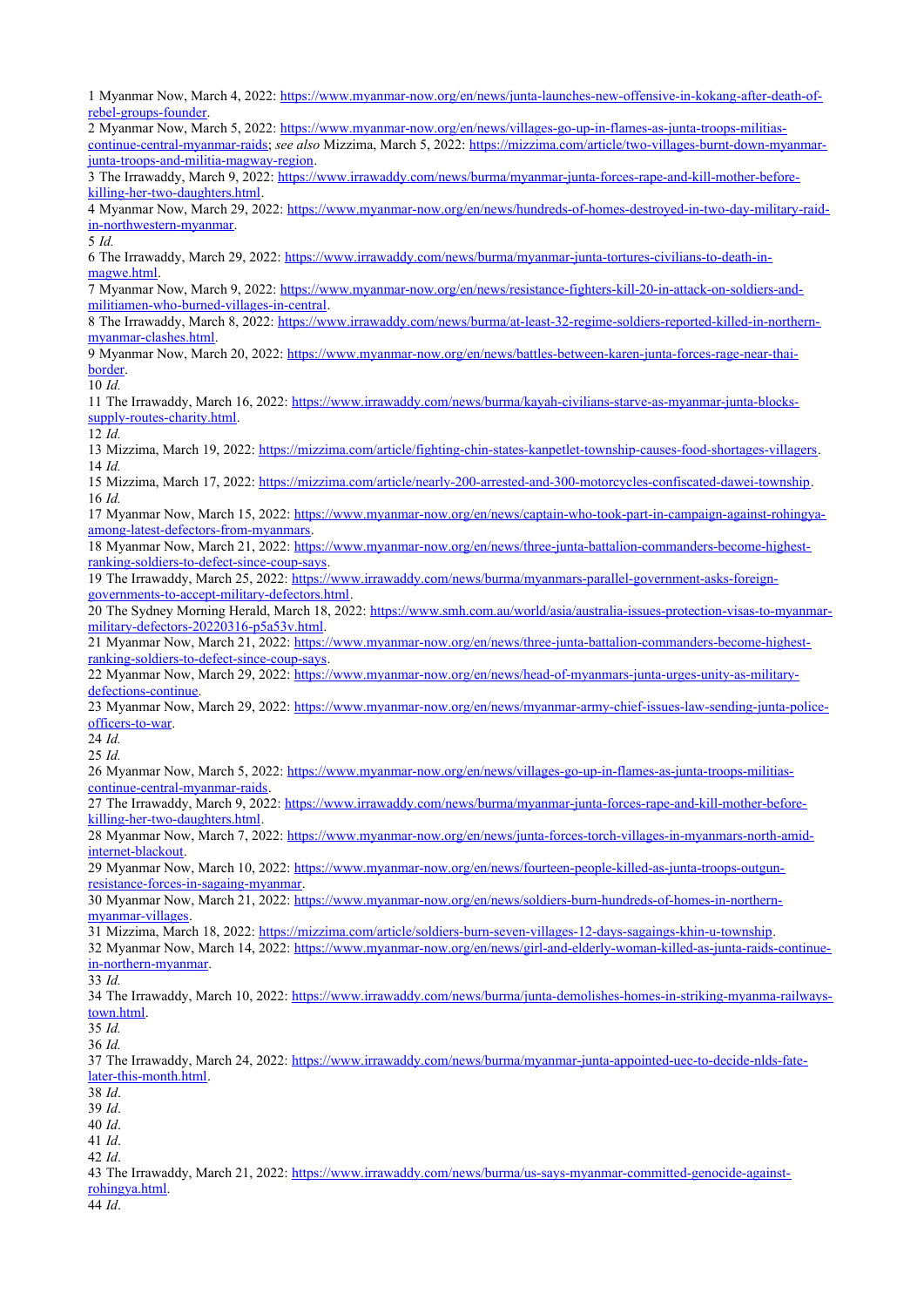<span id="page-9-5"></span><span id="page-9-4"></span><span id="page-9-3"></span><span id="page-9-2"></span><span id="page-9-1"></span><span id="page-9-0"></span>*Id*.

*Id*.

<span id="page-9-6"></span>UN News, March 29, 2022: <https://news.un.org/en/story/2022/03/1115012>.

<span id="page-9-7"></span>*Id*.

<span id="page-9-8"></span>*Id*.

<span id="page-9-11"></span> *Id*. *Id*. *Id*.

<span id="page-9-10"></span>[power-abuse.html.](https://www.irrawaddy.com/news/burma/witness-disputes-myanmar-junta-allegation-of-suu-kyi-power-abuse.html)

<span id="page-9-28"></span><span id="page-9-27"></span><span id="page-9-26"></span><span id="page-9-25"></span><span id="page-9-24"></span><span id="page-9-23"></span><span id="page-9-22"></span><span id="page-9-21"></span><span id="page-9-20"></span><span id="page-9-19"></span><span id="page-9-18"></span><span id="page-9-17"></span><span id="page-9-16"></span><span id="page-9-15"></span><span id="page-9-14"></span><span id="page-9-13"></span><span id="page-9-12"></span> *Id*. The Irrawaddy, March 15, 2022: [https://www.irrawaddy.com/news/burma/myanmars-suu-kyi-denies-taking-bribes-from-yangon](https://www.irrawaddy.com/news/burma/myanmars-suu-kyi-denies-taking-bribes-from-yangon-chief-minister.html)[chief-minister.html](https://www.irrawaddy.com/news/burma/myanmars-suu-kyi-denies-taking-bribes-from-yangon-chief-minister.html). *Id*. *Id*. *Id*. *Id*. The Irrawaddy, March 15, 2022: [https://www.irrawaddy.com/news/burma/myanmar-junta-jails-ex-general-who-served-in-nld](https://www.irrawaddy.com/news/burma/myanmar-junta-jails-ex-general-who-served-in-nld-govt-over-corruption-allegation.html)[govt-over-corruption-allegation.html](https://www.irrawaddy.com/news/burma/myanmar-junta-jails-ex-general-who-served-in-nld-govt-over-corruption-allegation.html). *Id*. *Id*. Mizzima, March 2, 2022:<https://mizzima.com/article/gambia-calls-justice-rohingyas-threatened>. Mizzima, March 24, 2022: <https://mizzima.com/article/rights-defenders-call-un-hold-myanmar-military-accountable>; Mizzima, March 21, 2022: <https://mizzima.com/article/hrw-un-rights-body-should-seek-justice-myanmar>. Mizzima, March 27, 2022: <https://mizzima.com/article/un-warns-humanitarian-crisis-myanmar-violence-worsens>. Mizzima, March 16, 2022: <https://mizzima.com/article/clear-indications-myanmar-military-crimes-against-humanity-un>. The Irrawaddy, March 21, 2022: [https://www.irrawaddy.com/news/burma/us-says-myanmar-committed-genocide-against](https://www.irrawaddy.com/news/burma/us-says-myanmar-committed-genocide-against-rohingya.html)[rohingya.html.](https://www.irrawaddy.com/news/burma/us-says-myanmar-committed-genocide-against-rohingya.html) Mizzima, March 26, 2022: <https://mizzima.com/article/us-uk-slap-new-sanctions-myanmar-after-genocide-designation>. The Irrawaddy, March 30, 2022: [https://www.irrawaddy.com/news/burma/us-singapore-leaders-urge-myanmar-junta-to-free](https://www.irrawaddy.com/news/burma/us-singapore-leaders-urge-myanmar-junta-to-free-political-detainees.html)[political-detainees.html](https://www.irrawaddy.com/news/burma/us-singapore-leaders-urge-myanmar-junta-to-free-political-detainees.html). The Irrawaddy, March 28, 2022: [https://www.irrawaddy.com/opinion/guest-column/myanmar-junta-takes-cautious-steps-with](https://www.irrawaddy.com/opinion/guest-column/myanmar-junta-takes-cautious-steps-with-asean-on-international-aid-access.html)[asean-on-international-aid-access.html](https://www.irrawaddy.com/opinion/guest-column/myanmar-junta-takes-cautious-steps-with-asean-on-international-aid-access.html). *Id.*; The Irrawaddy, March 21, 2022: [https://www.irrawaddy.com/news/burma/cambodia-japan-leaders-urge-myanmar-junta-to](https://www.irrawaddy.com/news/burma/cambodia-japan-leaders-urge-myanmar-junta-to-honor-asean-peace-plan.html)[honor-asean-peace-plan.html](https://www.irrawaddy.com/news/burma/cambodia-japan-leaders-urge-myanmar-junta-to-honor-asean-peace-plan.html). Mizzima, March 23, 2022: [https://mizzima.com/article/hrw-claims-crooked-cambodian-government-siding-myanmar](https://mizzima.com/article/hrw-claims-crooked-cambodian-government-siding-myanmar-junta)[junta.](https://mizzima.com/article/hrw-claims-crooked-cambodian-government-siding-myanmar-junta) The Irrawaddy, March 10, 2022: [https://www.irrawaddy.com/news/burma/myanmar-junta-sentences-veteran-activist-on-his](https://www.irrawaddy.com/news/burma/myanmar-junta-sentences-veteran-activist-on-his-birthday.html)[birthday.html.](https://www.irrawaddy.com/news/burma/myanmar-junta-sentences-veteran-activist-on-his-birthday.html) *Id*. *Id*. *Id*. *Id*. The Irrawaddy, March 14, 2022: [https://www.irrawaddy.com/news/burma/police-colonel-jailed-for-condemning-myanmar-juntas](https://www.irrawaddy.com/news/burma/police-colonel-jailed-for-condemning-myanmar-juntas-attack-on-protesters.html)[attack-on-protesters.html](https://www.irrawaddy.com/news/burma/police-colonel-jailed-for-condemning-myanmar-juntas-attack-on-protesters.html). *Id*. *Id*. The Irrawaddy, March 31, 2022: [https://www.irrawaddy.com/news/burma/ex-bodyguard-of-myanmars-suu-kyi-given-two-more](https://www.irrawaddy.com/news/burma/ex-bodyguard-of-myanmars-suu-kyi-given-two-more-years-in-prison.html)[years-in-prison.html](https://www.irrawaddy.com/news/burma/ex-bodyguard-of-myanmars-suu-kyi-given-two-more-years-in-prison.html). *Id*. The Irrawaddy, March 10, 2022: [https://www.irrawaddy.com/news/burma/junta-court-charges-myanmar-journalist-with](https://www.irrawaddy.com/news/burma/junta-court-charges-myanmar-journalist-with-incitement.html)[incitement.html.](https://www.irrawaddy.com/news/burma/junta-court-charges-myanmar-journalist-with-incitement.html) *Id*. *Id*. *Id*. *Id*. *Id*.

<span id="page-9-9"></span>The Irrawaddy, March 10, 2022: [https://www.irrawaddy.com/news/burma/witness-disputes-myanmar-junta-allegation-of-suu-kyi-](https://www.irrawaddy.com/news/burma/witness-disputes-myanmar-junta-allegation-of-suu-kyi-power-abuse.html)

<span id="page-9-47"></span><span id="page-9-46"></span><span id="page-9-45"></span><span id="page-9-44"></span><span id="page-9-43"></span><span id="page-9-42"></span><span id="page-9-41"></span><span id="page-9-40"></span><span id="page-9-39"></span><span id="page-9-38"></span><span id="page-9-37"></span><span id="page-9-36"></span><span id="page-9-35"></span><span id="page-9-34"></span><span id="page-9-33"></span><span id="page-9-32"></span><span id="page-9-31"></span><span id="page-9-30"></span><span id="page-9-29"></span> The Irrawaddy, March 7, 2022: [https://www.irrawaddy.com/news/burma/sagaing-region-internet-shut-down-amid-myanmar](https://www.irrawaddy.com/news/burma/sagaing-region-internet-shut-down-amid-myanmar-junta-raids.html)[junta-raids.html](https://www.irrawaddy.com/news/burma/sagaing-region-internet-shut-down-amid-myanmar-junta-raids.html).

<span id="page-9-48"></span> *Id*. *Id*.

<span id="page-9-49"></span> The Irrawaddy, March 16, 2022: [https://www.irrawaddy.com/news/burma/thai-firm-takes-over-myanmar-gas-field-after](https://www.irrawaddy.com/news/burma/thai-firm-takes-over-myanmar-gas-field-after-withdrawal-of-chevron-total.html)[withdrawal-of-chevron-total.html](https://www.irrawaddy.com/news/burma/thai-firm-takes-over-myanmar-gas-field-after-withdrawal-of-chevron-total.html).

<span id="page-9-50"></span> Reuters, March 18, 2022: [https://www.reuters.com/world/asia-pacific/myanmars-junta-gives-final-approval-sale-telenors](https://www.reuters.com/world/asia-pacific/myanmars-junta-gives-final-approval-sale-telenors-myanmar-unit-sources-2022-03-18/)[myanmar-unit-sources-2022-03-18/](https://www.reuters.com/world/asia-pacific/myanmars-junta-gives-final-approval-sale-telenors-myanmar-unit-sources-2022-03-18/).

<span id="page-9-51"></span> The Japan Times, March 25, 2022: [https://www.japantimes.co.jp/news/2022/03/25/business/corporate-business/eneos-myanmar](https://www.japantimes.co.jp/news/2022/03/25/business/corporate-business/eneos-myanmar-gas-project-withdrawal/)[gas-project-withdrawal/.](https://www.japantimes.co.jp/news/2022/03/25/business/corporate-business/eneos-myanmar-gas-project-withdrawal/)

 The Irrawaddy, March 3, 2022: [https://www.irrawaddy.com/news/burma/myanmar-junta-seizes-hundreds-of-opponents](https://www.irrawaddy.com/news/burma/myanmar-junta-seizes-hundreds-of-opponents-homes.html)[homes.html](https://www.irrawaddy.com/news/burma/myanmar-junta-seizes-hundreds-of-opponents-homes.html).

*Id*.